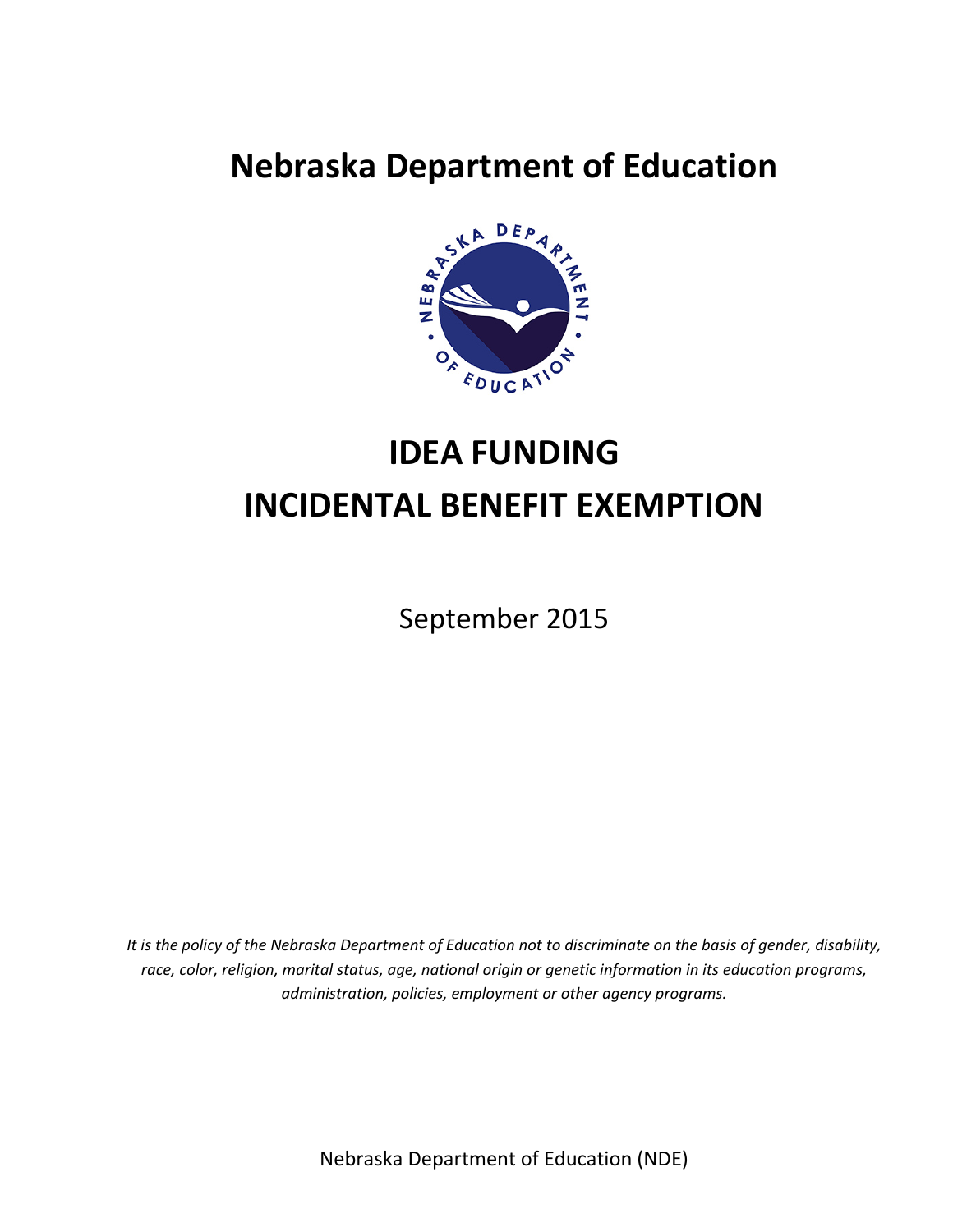## Special Education Office

## **IDEA Funding Incidental Benefit Exemption**

As a general rule, Part B of the Individuals with Disabilities Education Act (IDEA) provides funding to states to pay the excess costs of providing special education and related services to students with disabilities. IDEA Part B funds may not be used for non-special education instruction in the general education classroom, instructional materials for use with non-disabled children, or for professional development of general education teachers not related to meeting the needs of children with disabilities.

## **The Regulatory Structure**

34 C.F.R. §300.202(a): Amounts provided to the Local Education Agency (LEA) under Part B of the IDEA

1. Must be expended in accordance with the applicable provisions of the implementing federal regulations;

2. Must be used only to pay the excess costs of providing special education and related services to children with disabilities; and

3. Must be used to supplement State, local, and other Federal funds and not to supplant those funds.

34 C.F.R. §300.208(a)(1): Funds provided to an LEA under Part B of the IDEA may be used for the costs of special education and related services, and supplementary aids and services, even if one or more nondisabled children benefit from those services. In practice, the benefit received by the nondisabled student is considered incidental benefit under the four following conditions:

- 1. The special education teacher is funded through Part B or state special education funds.
- 2. There is no specific ratio of special education student(s) to regular education student(s).
- 3. Specially Designed Instruction is delivered according to the IEPs of the special education student(s). (Type, amount, duration, etc.)
- 4. The special education teacher DOES NOT perform any extra duties or responsibilities on behalf of the regular education students. (Grading papers, assigning grades, attending parent-teacher conferences, etc.)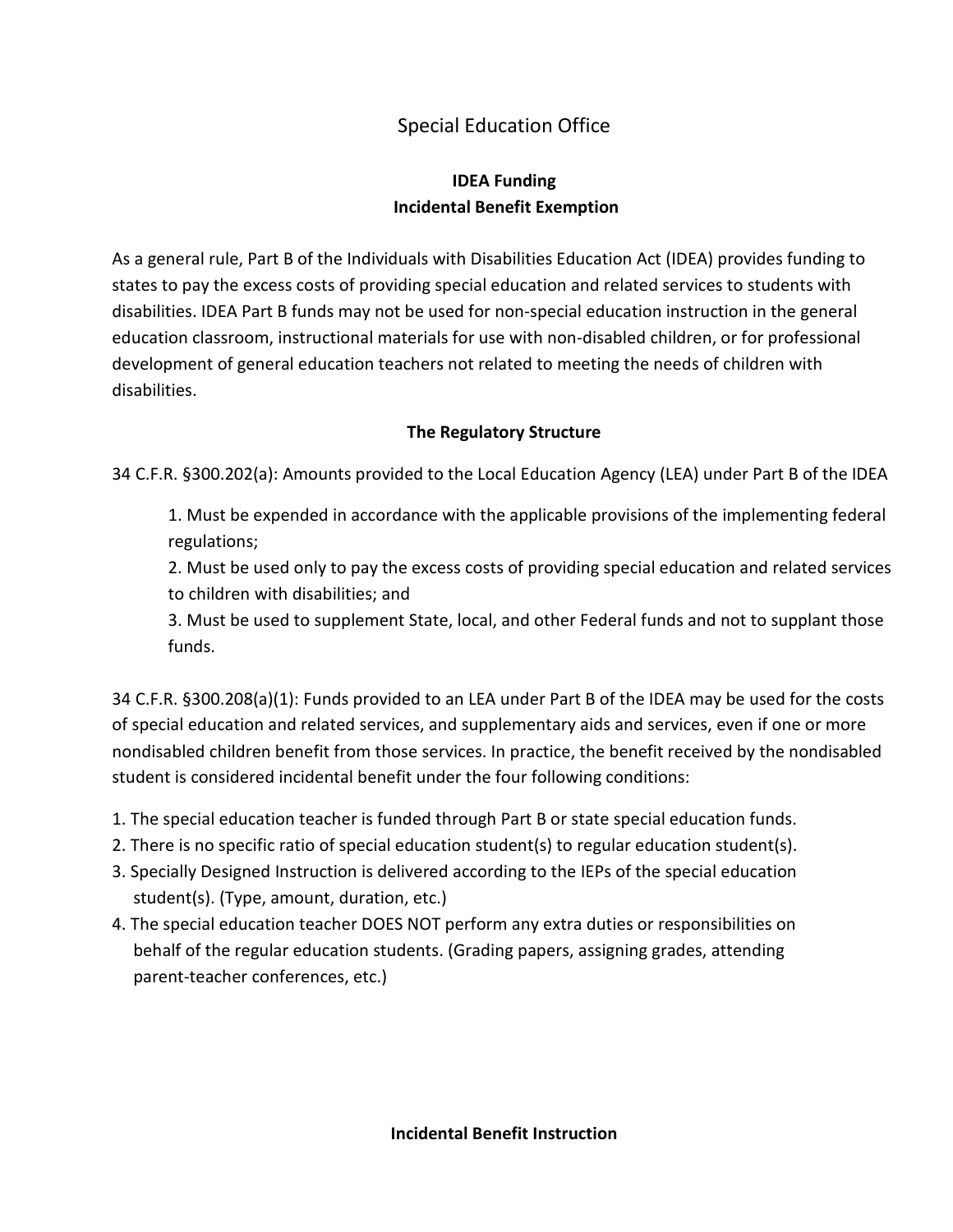In order to understand the practical implications and limitations of incidental benefit, it is important to remember the basics:

• Special education is defined, in relevant part, as specially designed instruction delivered in accordance with an Individualized Education Plan (IEP) for a student with an IDEA disability **34 C.F.R. §300.39 –** *Attachment A*

• The type, amount, frequency and duration of IEP services must be based on an individual student's educational need as determined through comprehensive evaluation. **34 C.F.R. §300.320 -** *Attachment B*

• The IEP must be reviewed at least annually by the full IEP team, and must be amended if necessary to address a student's changing needs. . **34 C.F.R. §300.324 -** *Attachment C*

Staff availability for service delivery, district use of evidence based models, administrative design, or other circumstances effecting instruction do not alter the fact that special education funds can only be used in conformance with IDEA. In practice, special education teachers funded through Part B or state special education funds must provide special education services to IDEA eligible students consistent with their IEPs. Regular education students may incidentally benefit from this instruction in limited circumstances.

The United States Department of Education, Office of Special Education Programs (OSEP) offers the following guidance on incidental benefit:

Pursuant to 34 C.F.R. §300.208(a), special education teachers fully funded by Part B (non-CEIS) funds may perform duties for children without disabilities **if they would already be performing these same duties** in order to provide special education and related services to children with disabilities. However, if fully funded by Part B IDEA funds, **this teacher may not grade papers, spend time on parent teacher conferences, or perform any functions for the children without disabilities not otherwise required as part of the provision of special education and related services to children with disabilities.** In other words, 34 CFR § 300.208(a) does not permit special education teachers fully funded by Part B (nonCEIS) funds to perform duties other than special education and related services. Letter to Couillard, 61 IDELR 112 (OSEP 2013). (Emphasis added.)

Regular education students may incidentally benefit from special education services individually designed for an IDEA eligible student (as opposed to a pre-set core curriculum or core replacement instructional block of time) and delivered according to a student's IEP as long as no extra duties are performed on behalf of the regular education students. OSEP has not identified any particular ratio of special education to regular education students, nor has it identified a maximum duration of time incidental benefit may be received.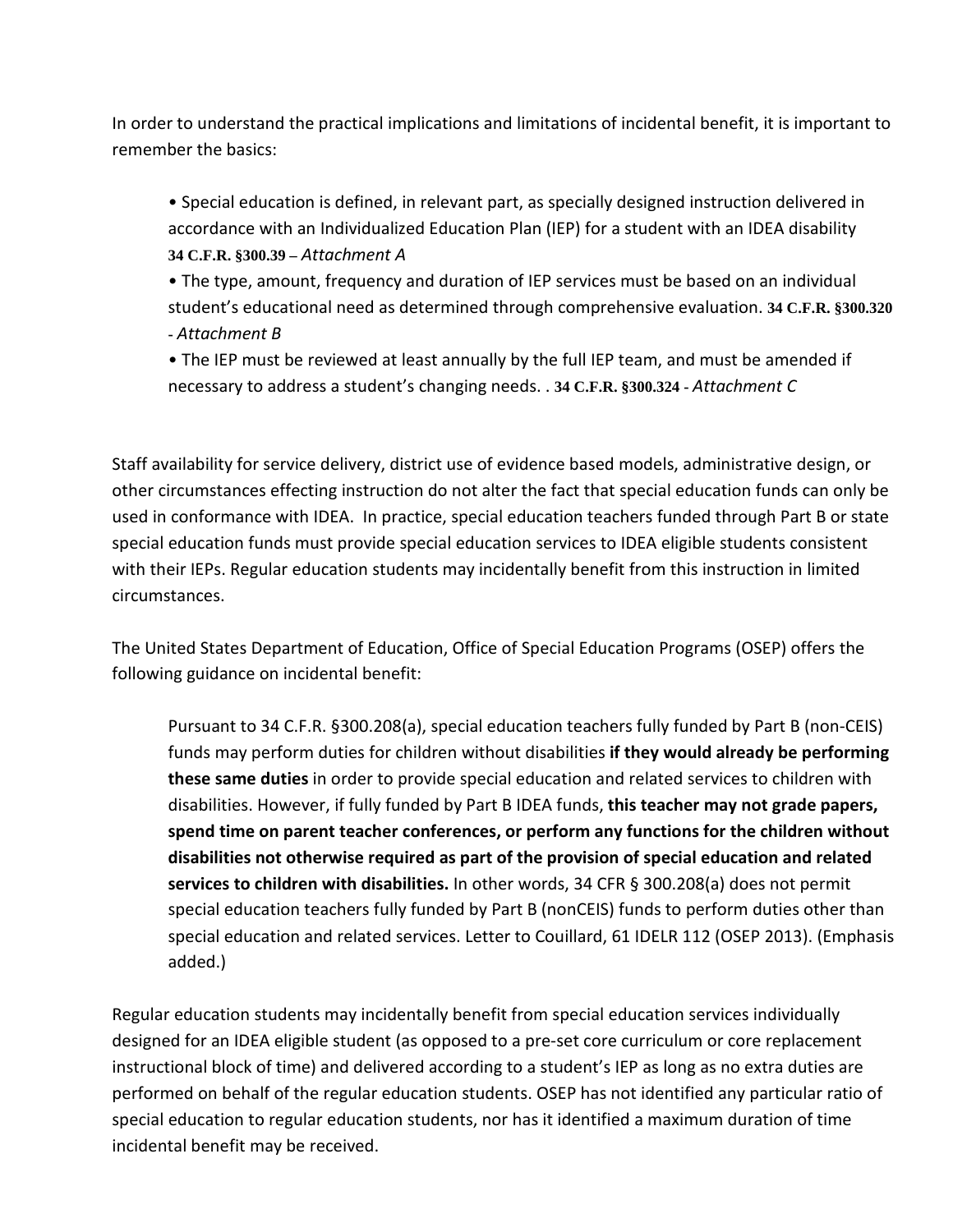\*When determining if it is permissible for special education personnel funded through Part B or state special education funds to perform an instructional task or assignment with or on behalf of a nondisabled student, the following guiding questions are provided:

1. Is the reason for the special education teacher performing the task related to specific needs of at least one child with a disability as outlined in his or her IEP?

If no, it is not permissible for the special education teacher to perform the task.



2. Will the task require additional time beyond what is required to address the needs of at least one child with a disability as outlined in his or her IEP?

If yes, it is not permissible for the special education teacher to perform the task.

If no, it may be permissible for the special education teacher to perform the task.

3. Will the provision of free appropriate public education (FAPE) or any IEP services be compromised if the special education teacher performs the task?

If yes, it is not permissible for the special education teacher to perform the task.



 $\Box$  If no, it may be permissible for the special education teacher to perform the task.

4. Will the task result in a student or students not currently identified as needing special education and related services receiving instruction beyond the scope of incidental benefit by the special education teacher?

If yes, it is not permissible for the special education teacher to perform the task.

If no, it may be permissible for the special education teacher to perform the task.

In summary, if a Part B (or state special education) funded special education teacher will perform duties for regular education students beyond incidental benefit, it will be necessary for the school district to use other funding sources in addition to the special education funds to pay the cost of the teacher.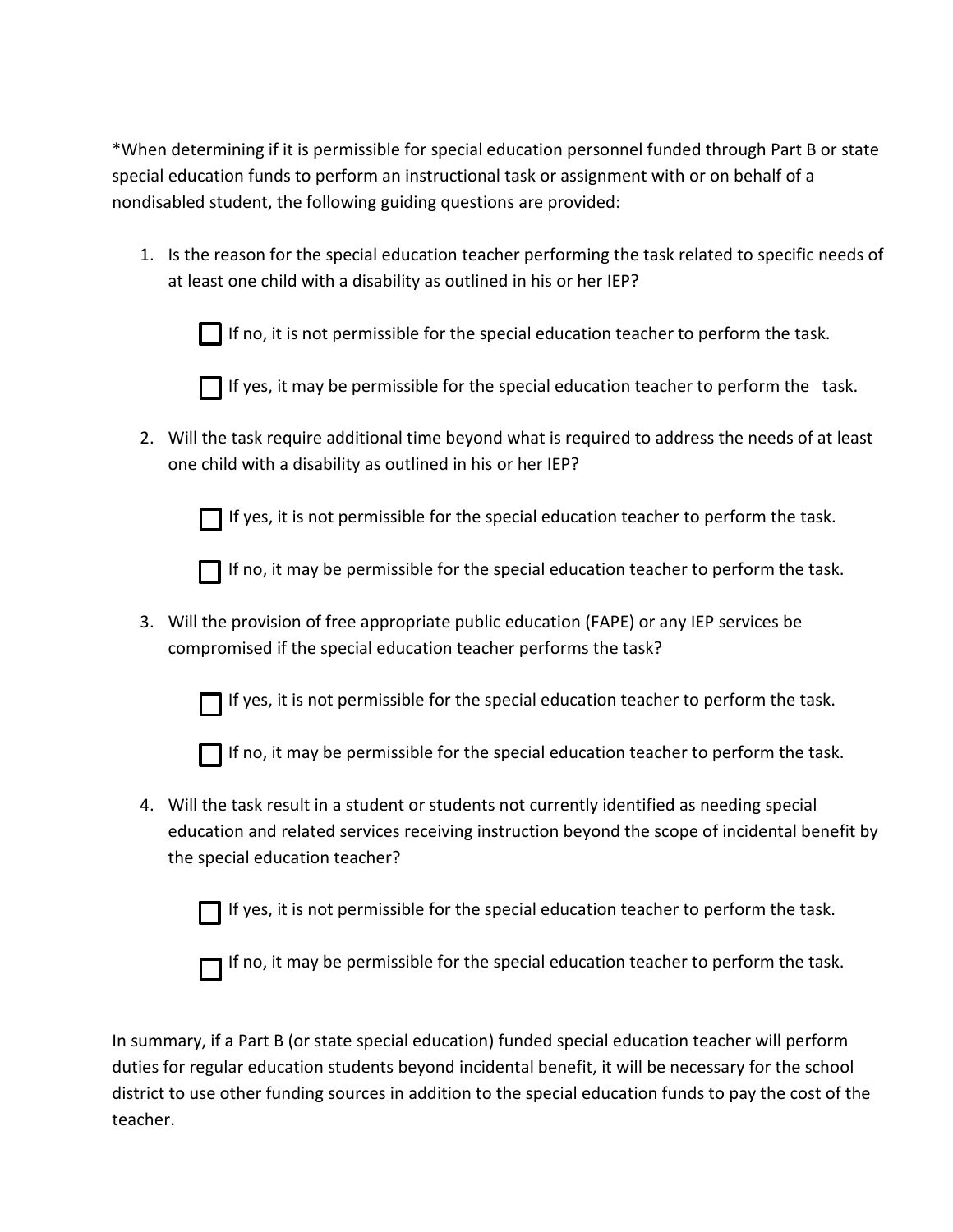*\*Adapted from the Wisconsin Department of Public Instruction 2013 Guidance on Letter to Couillard*

## **Incidental Benefit Transportation**

Transportation is defined as a related service under the Idea (34 CFR §300.34a) and includes; (34 CFR 30d.34(c)(16).

1. Travel to and from schools and between schools;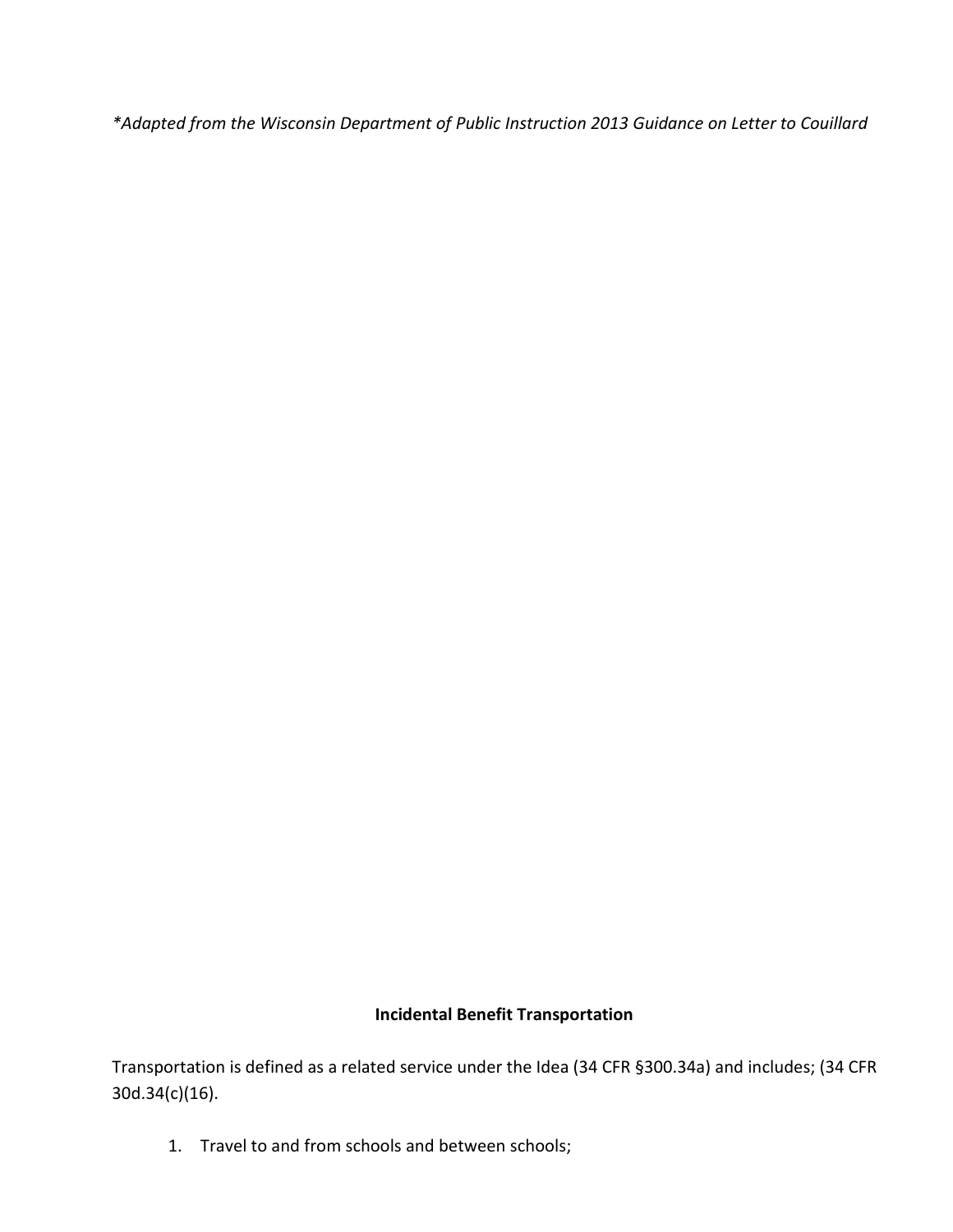- 2. Travel in and around school buildings, and
- 3. Specialized equipment (such as special or adapted buses, lifts and ramps), if required to provide special transportation for a child with a disability.

In certain limited situations special education funds, under the permissive use of funds provisions in IDEA section 613(a)(4)(A)(i) and 34 CFR §300.208(a)(1), IDEA Part B funds may be used for "the costs of special education and related services…provided in a regular class or other education-related setting to a child with a disability in accordance with the IEP of the child, even if one or more nondisabled children benefit from these services." It is permissible to use IDEA funds in cases such as this, where an "incidental benefit" is provided to nondisabled children as a result of special education and related services provided under IDEA to children with disabilities. There could be situations where, although buses are purchased for the express purpose of transporting students with disabilities, those buses are not full. Buses should not be purchased with IDEA funds with the expectation that the buses will be used, in whole or in part, to transport children without disabilities. For example, if a school district purchases more buses or larger buses than are necessary to provide transportation to all students with disabilities within their district requiring such transportation, with the purpose of using those buses (or extra seats resulting from those buses) to provide transportation to children without disabilities, it would constitute an improper expenditure of IDEA funds on children without disabilities.

Under circumstances in which buses are purchased exclusively to transport children with disabilities but are not full and are able to pick up nondisabled children along the usual bus routes, and no additional IDEA funds would need to be expended to transport those nondisabled children, buses purchased with IDEA funds may be used to transport nondisabled children under the permissive use of funds provisions because the use of IDEA Part B funds in this situation would confer an incidental benefit on the nondisabled children. Whether the school district can rely on this provision in other situations depends on the specific facts involved. If a school district is seeking to rely on the permissive use of funds provisions in IDEA and to transport disabled and nondisabled children in a vehicle purchased with State or Federal Special Education funds to they must consult with Nebraska Department of Education Special Education Office to confirm whether the particular use of these funds is permissible and whether the benefit conferred on the nondisabled children is considered an incidental benefit. Letter to Bowman, (OSEP 2013).

## **ATTACHMENT A**

#### **34 CFR §300.39 Special education.**

[\(a\)](http://idea.ed.gov/explore/view/p/%2Croot%2Cregs%2C300%2CA%2C300%252E39%2Ca%2C) *General.* [\(1\)](http://idea.ed.gov/explore/view/p/%2Croot%2Cregs%2C300%2CA%2C300%252E39%2Ca%2C1%2C) *Special education* means specially designed instruction, at no cost to the parents, to meet the unique needs of a child with a disability, including—

[\(i\)](http://idea.ed.gov/explore/view/p/%2Croot%2Cregs%2C300%2CA%2C300%252E39%2Ca%2C1%2Ci%2C) Instruction conducted in the classroom, in the home, in hospitals and institutions, and in other settings; and

[\(ii\)](http://idea.ed.gov/explore/view/p/%2Croot%2Cregs%2C300%2CA%2C300%252E39%2Ca%2C1%2Cii%2C) Instruction in physical education.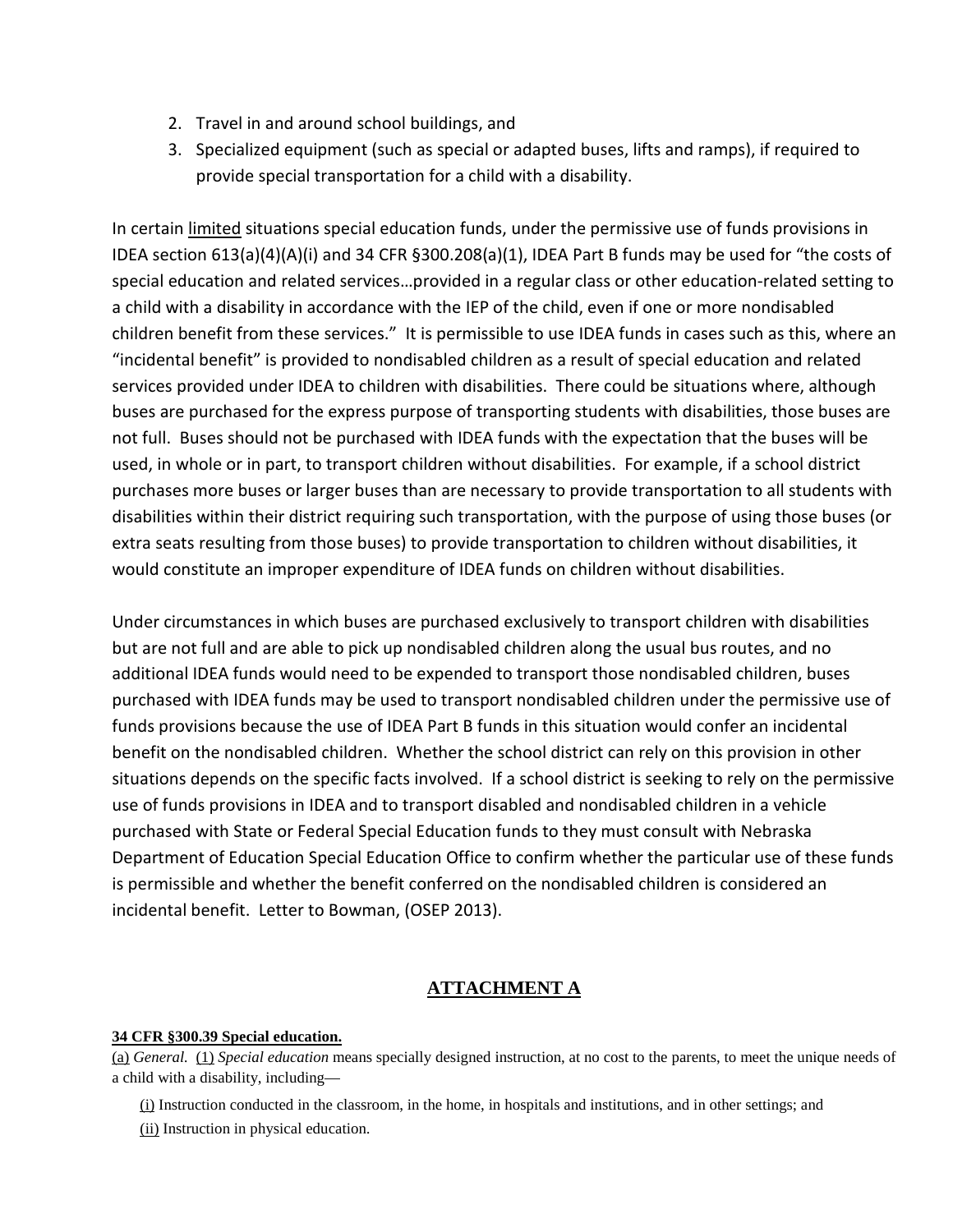[\(2\)](http://idea.ed.gov/explore/view/p/%2Croot%2Cregs%2C300%2CA%2C300%252E39%2Ca%2C2%2C) *Special education* includes each of the following, if the services otherwise meet the requirements of paragraph (a)(1) of this section—

[\(i\)](http://idea.ed.gov/explore/view/p/%2Croot%2Cregs%2C300%2CA%2C300%252E39%2Ca%2C2%2Ci%2C) Speech-language pathology services, or any other related service, if the service is considered special education rather than a related service under State standards;

(ii) Travel training; and

(iii) Vocational education.

[\(b\)](http://idea.ed.gov/explore/view/p/%2Croot%2Cregs%2C300%2CA%2C300%252E39%2Cb%2C) *Individual special education terms defined*. The terms in this definition are defined as follows:

[\(1\)](http://idea.ed.gov/explore/view/p/%2Croot%2Cregs%2C300%2CA%2C300%252E39%2Cb%2C1%2C) *At no cost* means that all specially-designed instruction is provided without charge, but does not preclude incidental fees that are normally charged to nondisabled students or their parents as a part of the regular education program.

[\(2\)](http://idea.ed.gov/explore/view/p/%2Croot%2Cregs%2C300%2CA%2C300%252E39%2Cb%2C2%2C) *Physical education* means—

[\(i\)](http://idea.ed.gov/explore/view/p/%2Croot%2Cregs%2C300%2CA%2C300%252E39%2Cb%2C2%2Ci%2C) The development of—

(A) Physical and motor fitness;

[\(B\)](http://idea.ed.gov/explore/view/p/%2Croot%2Cregs%2C300%2CA%2C300%252E39%2Cb%2C2%2Ci%2CB%2C) Fundamental motor skills and patterns; and

[\(C\)](http://idea.ed.gov/explore/view/p/%2Croot%2Cregs%2C300%2CA%2C300%252E39%2Cb%2C2%2Ci%2CC%2C) Skills in aquatics, dance, and individual and group games and sports (including intramural and lifetime sports); and

[\(ii\)](http://idea.ed.gov/explore/view/p/%2Croot%2Cregs%2C300%2CA%2C300%252E39%2Cb%2C2%2Cii%2C) Includes special physical education, adapted physical education, movement education, and motor development.

[\(3\)](http://idea.ed.gov/explore/view/p/%2Croot%2Cregs%2C300%2CA%2C300%252E39%2Cb%2C3%2C) *Specially designed instruction* means adapting, as appropriate to the needs of an eligible child under this part, the content, methodology, or delivery of instruction—

[\(i\)](http://idea.ed.gov/explore/view/p/%2Croot%2Cregs%2C300%2CA%2C300%252E39%2Cb%2C3%2Ci%2C) To address the unique needs of the child that result from the child's disability; and

[\(ii\)](http://idea.ed.gov/explore/view/p/%2Croot%2Cregs%2C300%2CA%2C300%252E39%2Cb%2C3%2Cii%2C) To ensure access of the child to the general curriculum, so that the child can meet the educational standards within the jurisdiction of the public agency that apply to all children.

[\(4\)](http://idea.ed.gov/explore/view/p/%2Croot%2Cregs%2C300%2CA%2C300%252E39%2Cb%2C4%2C) *Travel training* means providing instruction, as appropriate, to children with significant cognitive disabilities, and any other children with disabilities who require this instruction, to enable them to—

[\(i\)](http://idea.ed.gov/explore/view/p/%2Croot%2Cregs%2C300%2CA%2C300%252E39%2Cb%2C4%2Ci%2C) Develop an awareness of the environment in which they live; and

[\(ii\)](http://idea.ed.gov/explore/view/p/%2Croot%2Cregs%2C300%2CA%2C300%252E39%2Cb%2C4%2Cii%2C) Learn the skills necessary to move effectively and safely from place to place within that environment (e.g., in school, in the home, at work, and in the community).

[\(5\)](http://idea.ed.gov/explore/view/p/%2Croot%2Cregs%2C300%2CA%2C300%252E39%2Cb%2C5%2C) *Vocational education* means organized educational programs that are directly related to the preparation of individuals for paid or unpaid employment, or for additional preparation for a career not requiring a baccalaureate or advanced degree.

#### **ATTACHMENT B**

#### **34 CFR §300.320 Definition of Individualized education program.**

[\(a\)](http://idea.ed.gov/explore/view/p/%2Croot%2Cregs%2C300%2CD%2C300%252E320%2Ca%2C) *General*. As used in this part, the term individualized education program or IEP means a written statement for each child with a disability that is developed, reviewed, and revised in a meeting in accordance with §§300.320 through 300.324, and that must include—

[\(1\)](http://idea.ed.gov/explore/view/p/%2Croot%2Cregs%2C300%2CD%2C300%252E320%2Ca%2C1%2C) A statement of the child's present levels of academic achievement and functional performance, including—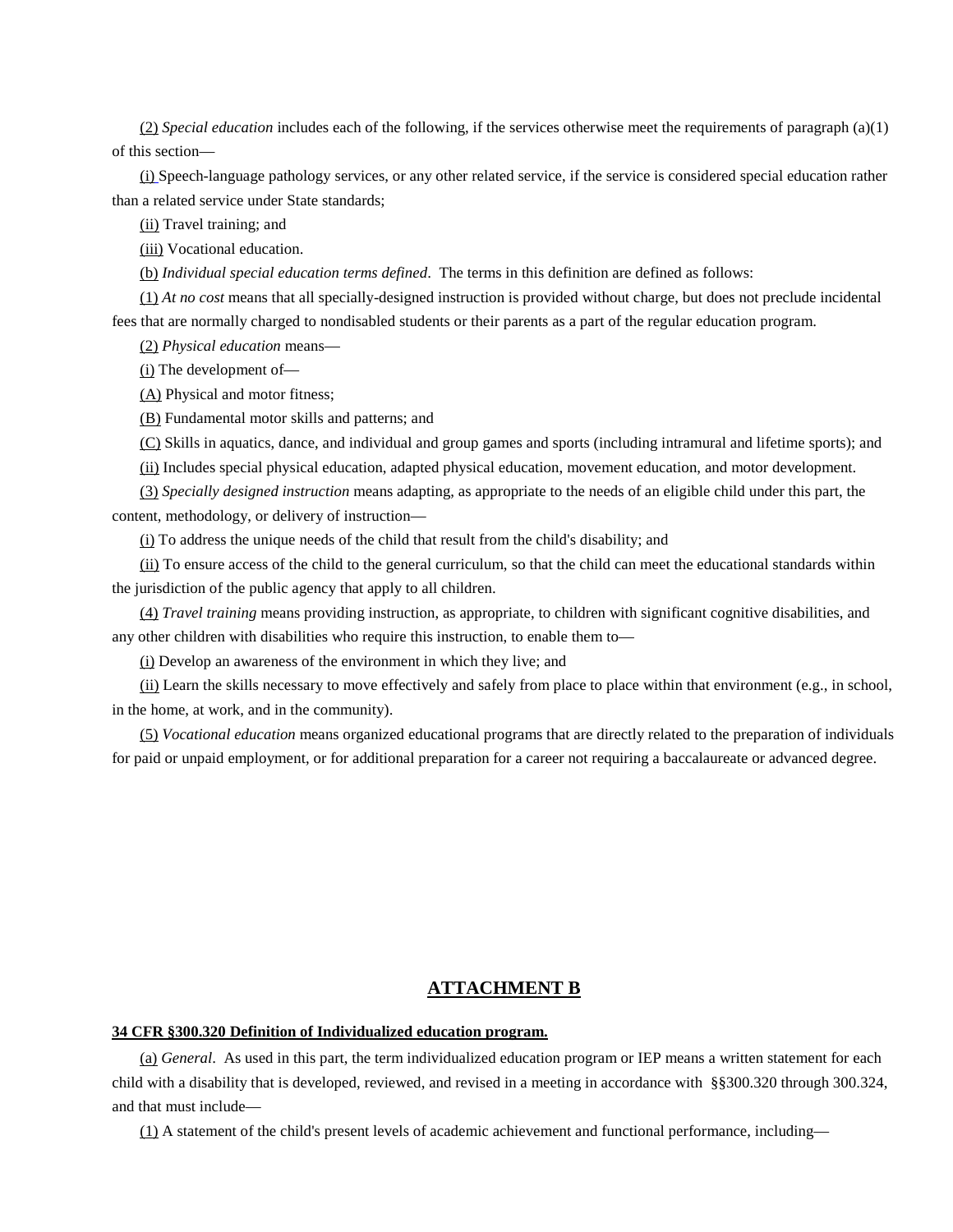[\(i\)](http://idea.ed.gov/explore/view/p/%2Croot%2Cregs%2C300%2CD%2C300%252E320%2Ca%2C1%2Ci%2C) How the child's disability affects the child's involvement and progress in the general education curriculum (i.e., the same curriculum as for nondisabled children); or

[\(ii\)](http://idea.ed.gov/explore/view/p/%2Croot%2Cregs%2C300%2CD%2C300%252E320%2Ca%2C1%2Cii%2C) For preschool children, as appropriate, how the disability affects the child's participation in appropriate activities;

 $(2)(i)$  A statement of measurable annual goals, including academic and functional goals designed to—

[\(A\)](http://idea.ed.gov/explore/view/p/%2Croot%2Cregs%2C300%2CD%2C300%252E320%2Ca%2C2%2Ci%2CA%2C) Meet the child's needs that result from the child's disability to enable the child to be involved in and make progress in the general education curriculum; and

[\(B\)](http://idea.ed.gov/explore/view/p/%2Croot%2Cregs%2C300%2CD%2C300%252E320%2Ca%2C2%2Ci%2CB%2C) Meet each of the child's other educational needs that result from the child's disability;

[\(ii\)](http://idea.ed.gov/explore/view/p/%2Croot%2Cregs%2C300%2CD%2C300%252E320%2Ca%2C2%2Cii%2C) For children with disabilities who take alternate assessments aligned to alternate achievement standards, a description of benchmarks or short-term objectives;

[\(3\)](http://idea.ed.gov/explore/view/p/%2Croot%2Cregs%2C300%2CD%2C300%252E320%2Ca%2C3%2C) A description of—

[\(i\)](http://idea.ed.gov/explore/view/p/%2Croot%2Cregs%2C300%2CD%2C300%252E320%2Ca%2C3%2Ci%2C) How the child's progress toward meeting the annual goals described in paragraph (2) of this section will be measured; and

[\(ii\)](http://idea.ed.gov/explore/view/p/%2Croot%2Cregs%2C300%2CD%2C300%252E320%2Ca%2C3%2Cii%2C) When periodic reports on the progress the child is making toward meeting the annual goals (such as through the use of quarterly or other periodic reports, concurrent with the issuance of report cards) will be provided;

[\(4\)](http://idea.ed.gov/explore/view/p/%2Croot%2Cregs%2C300%2CD%2C300%252E320%2Ca%2C4%2C) A statement of the special education and related services and supplementary aids and services, based on peerreviewed research to the extent practicable, to be provided to the child, or on behalf of the child, and a statement of the program modifications or supports for school personnel that will be provided to enable the child—

[\(i\)](http://idea.ed.gov/explore/view/p/%2Croot%2Cregs%2C300%2CD%2C300%252E320%2Ca%2C4%2Ci%2C) To advance appropriately toward attaining the annual goals;

 $(iii)$  To be involved in and make progress in the general education curriculum in accordance with paragraph (a)(1) of this section, and to participate in extracurricular and other nonacademic activities; and

[\(iii\)](http://idea.ed.gov/explore/view/p/%2Croot%2Cregs%2C300%2CD%2C300%252E320%2Ca%2C4%2Ciii%2C) To be educated and participate with other children with disabilities and nondisabled children in the activities described in this section;

[\(5\)](http://idea.ed.gov/explore/view/p/%2Croot%2Cregs%2C300%2CD%2C300%252E320%2Ca%2C5%2C) An explanation of the extent, if any, to which the child will not participate with nondisabled children in the regular class and in the activities described in paragraph (a)(4) of this section;

[\(6\)\(i\)](http://idea.ed.gov/explore/view/p/%2Croot%2Cregs%2C300%2CD%2C300%252E320%2Ca%2C6%2C) A statement of any individual appropriate accommodations that are necessary to measure the academic achievement and functional performance of the child on State and districtwide assessments consistent with section 612(a)(16) of the Act; and

[\(ii\)](http://idea.ed.gov/explore/view/p/%2Croot%2Cregs%2C300%2CD%2C300%252E320%2Ca%2C6%2Cii%2C) If the IEP Team determines that the child must take an alternate assessment instead of a particular regular State or districtwide assessment of student achievement, a statement of why—

[\(A\)](http://idea.ed.gov/explore/view/p/%2Croot%2Cregs%2C300%2CD%2C300%252E320%2Ca%2C6%2Cii%2CA%2C) The child cannot participate in the regular assessment; and

[\(B\)](http://idea.ed.gov/explore/view/p/%2Croot%2Cregs%2C300%2CD%2C300%252E320%2Ca%2C6%2Cii%2CB%2C) The particular alternate assessment selected is appropriate for the child; and

 $(7)$  The projected date for the beginning of the services and modifications described in paragraph (a)(4) of this section, and the anticipated frequency, location, and duration of those services and modifications.

[\(b\)](http://idea.ed.gov/explore/view/p/%2Croot%2Cregs%2C300%2CD%2C300%252E320%2Cb%2C) *Transition services*. Beginning not later than the first IEP to be in effect when the child turns 16, or younger if determined appropriate by the IEP Team, and updated annually, thereafter, the IEP must include—

[\(1\)](http://idea.ed.gov/explore/view/p/%2Croot%2Cregs%2C300%2CD%2C300%252E320%2Cb%2C1%2C) Appropriate measurable postsecondary goals based upon age appropriate transition assessments related to training, education, employment, and, where appropriate, independent living skills; and

[\(2\)](http://idea.ed.gov/explore/view/p/%2Croot%2Cregs%2C300%2CD%2C300%252E320%2Cb%2C2%2C) The transition services (including courses of study) needed to assist the child in reaching those goals.

[\(c\)](http://idea.ed.gov/explore/view/p/%2Croot%2Cregs%2C300%2CD%2C300%252E320%2Cc%2C) *Transfer of rights at age of majority*. Beginning not later than one year before the child reaches the age of majority under State law, the IEP must include a statement that the child has been informed of the child's rights under Part B of the Act, if any, that will transfer to the child on reaching the age of majority under §300.520.

[\(d\)](http://idea.ed.gov/explore/view/p/%2Croot%2Cregs%2C300%2CD%2C300%252E320%2Cd%2C) *Construction*. Nothing in this section shall be construed to require—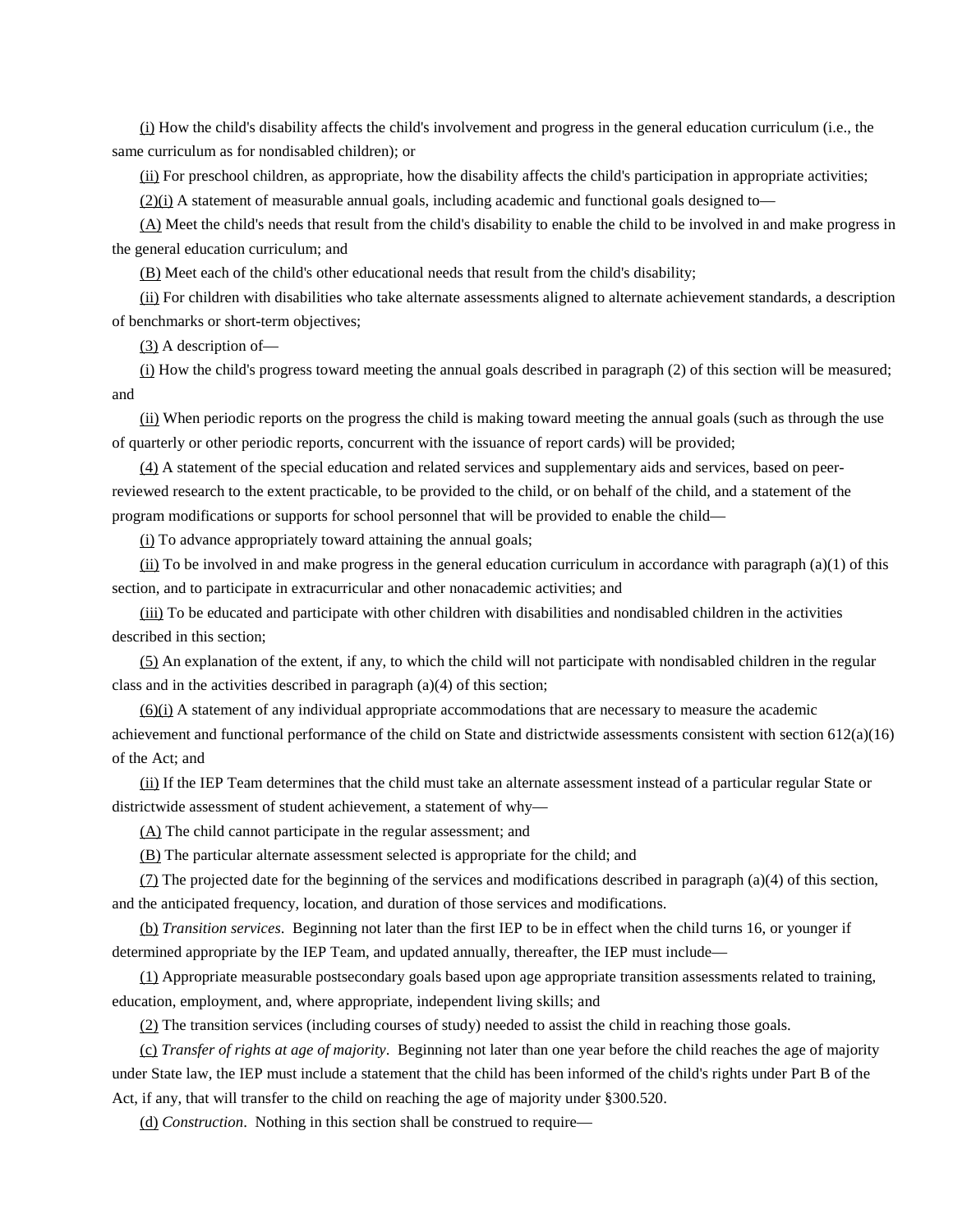[\(1\)](http://idea.ed.gov/explore/view/p/%2Croot%2Cregs%2C300%2CD%2C300%252E320%2Cd%2C1%2C) That additional information be included in a child's IEP beyond what is explicitly required in section 614 of the Act; or

[\(2\)](http://idea.ed.gov/explore/view/p/%2Croot%2Cregs%2C300%2CD%2C300%252E320%2Cd%2C2%2C) The IEP Team to include information under one component of a child's IEP that is already contained under another component of the child's IEP.

#### **ATTACHMENT C**

#### **34 CFR §300.324 Development, review, and revision of IEP.**

- [\(a\)](http://idea.ed.gov/explore/view/p/%2Croot%2Cregs%2C300%2CD%2C300%252E324%2Ca%2C) *Development of IEP*[—\(1\)](http://idea.ed.gov/explore/view/p/%2Croot%2Cregs%2C300%2CD%2C300%252E324%2Ca%2C1%2C) *General.* In developing each child's IEP, the IEP Team must consider—
- [\(i\)](http://idea.ed.gov/explore/view/p/%2Croot%2Cregs%2C300%2CD%2C300%252E324%2Ca%2C1%2Ci%2C) The strengths of the child;
- [\(ii\)](http://idea.ed.gov/explore/view/p/%2Croot%2Cregs%2C300%2CD%2C300%252E324%2Ca%2C1%2Cii%2C) The concerns of the parents for enhancing the education of their child;
- [\(iii\)](http://idea.ed.gov/explore/view/p/%2Croot%2Cregs%2C300%2CD%2C300%252E324%2Ca%2C1%2Ciii%2C) The results of the initial or most recent evaluation of the child; and
- [\(iv\)](http://idea.ed.gov/explore/view/p/%2Croot%2Cregs%2C300%2CD%2C300%252E324%2Ca%2C1%2Civ%2C) The academic, developmental, and functional needs of the child.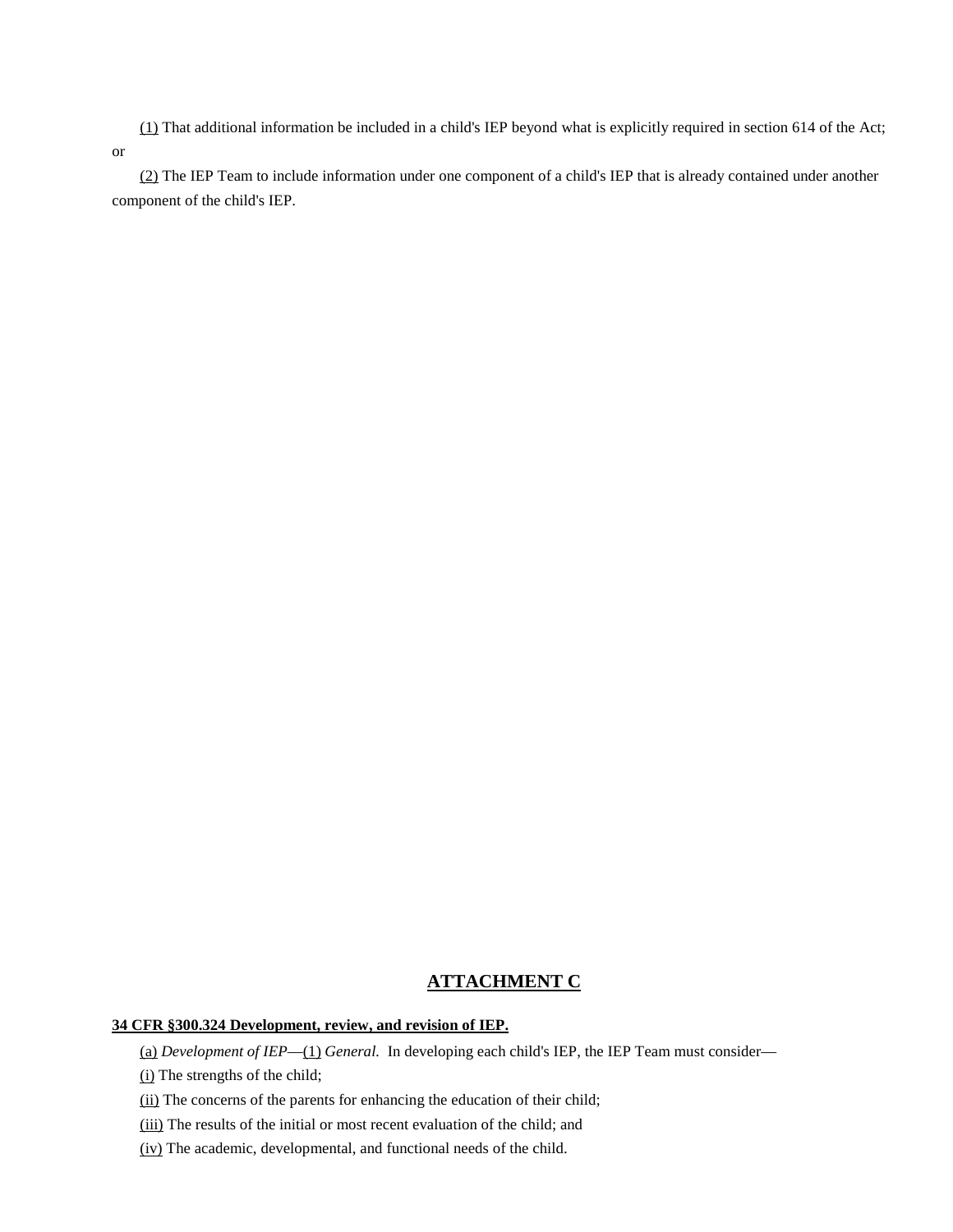#### [\(2\)](http://idea.ed.gov/explore/view/p/%2Croot%2Cregs%2C300%2CD%2C300%252E324%2Ca%2C2%2C) *Consideration of special factors*. The IEP Team must—

[\(i\)](http://idea.ed.gov/explore/view/p/%2Croot%2Cregs%2C300%2CD%2C300%252E324%2Ca%2C2%2Ci%2C) In the case of a child whose behavior impedes the child's learning or that of others, consider the use of positive behavioral interventions and supports, and other strategies, to address that behavior;

[\(ii\)](http://idea.ed.gov/explore/view/p/%2Croot%2Cregs%2C300%2CD%2C300%252E324%2Ca%2C2%2Cii%2C) In the case of a child with limited English proficiency, consider the language needs of the child as those needs relate to the child's IEP;

[\(iii\)](http://idea.ed.gov/explore/view/p/%2Croot%2Cregs%2C300%2CD%2C300%252E324%2Ca%2C2%2Ciii%2C) In the case of a child who is blind or visually impaired, provide for instruction in Braille and the use of Braille unless the IEP Team determines, after an evaluation of the child's reading and writing skills, needs, and appropriate reading and writing media (including an evaluation of the child's future needs for instruction in Braille or the use of Braille), that instruction in Braille or the use of Braille is not appropriate for the child;

[\(iv\)](http://idea.ed.gov/explore/view/p/%2Croot%2Cregs%2C300%2CD%2C300%252E324%2Ca%2C2%2Civ%2C) Consider the communication needs of the child, and in the case of a child who is deaf or hard of hearing, consider the child's language and communication needs, opportunities for direct communications with peers and professional personnel in the child's language and communication mode, academic level, and full range of needs, including opportunities for direct instruction in the child's language and communication mode; and

[\(v\)](http://idea.ed.gov/explore/view/p/%2Croot%2Cregs%2C300%2CD%2C300%252E324%2Ca%2C2%2Cv%2C) Consider whether the child needs assistive technology devices and services.

[\(3\)](http://idea.ed.gov/explore/view/p/%2Croot%2Cregs%2C300%2CD%2C300%252E324%2Ca%2C3%2C) *Requirement with respect to regular education teacher.* A regular education teacher of a child with a disability, as a member of the IEP Team, must, to the extent appropriate, participate in the development of the IEP of the child, including the determination of—

[\(i\)](http://idea.ed.gov/explore/view/p/%2Croot%2Cregs%2C300%2CD%2C300%252E324%2Ca%2C3%2Ci%2C) Appropriate positive behavioral interventions and supports and other strategies for the child; and

[\(ii\)](http://idea.ed.gov/explore/view/p/%2Croot%2Cregs%2C300%2CD%2C300%252E324%2Ca%2C3%2Cii%2C) Supplementary aids and services, program modifications, and support for school personnel consistent with §300.320(a)(4).

[\(4\)](http://idea.ed.gov/explore/view/p/%2Croot%2Cregs%2C300%2CD%2C300%252E324%2Ca%2C4%2C) *Agreement*. (i) In making changes to a child's IEP after the annual IEP Team meeting for a school year, the parent of a child with a disability and the public agency may agree not to convene an IEP Team meeting for the purposes of making those changes, and instead may develop a written document to amend or modify the child's current IEP.

 $(iii)$  If changes are made to the child's IEP in accordance with paragraph  $(a)(4)(i)$  of this section, the public agency must ensure that the child's IEP Team is informed of those changes.

[\(5\)](http://idea.ed.gov/explore/view/p/%2Croot%2Cregs%2C300%2CD%2C300%252E324%2Ca%2C5%2C) *Consolidation of IEP Team meetings*. To the extent possible, the public agency must encourage the consolidation of reevaluation meetings for the child and other IEP Team meetings for the child.

[\(6\)](http://idea.ed.gov/explore/view/p/%2Croot%2Cregs%2C300%2CD%2C300%252E324%2Ca%2C6%2C) *Amendments*. Changes to the IEP may be made either by the entire IEP Team at an IEP Team meeting, or as provided in paragraph (a)(4) of this section, by amending the IEP rather than by redrafting the entire IEP. Upon request, a parent must be provided with a revised copy of the IEP with the amendments incorporated.

[\(b\)](http://idea.ed.gov/explore/view/p/%2Croot%2Cregs%2C300%2CD%2C300%252E324%2Cb%2C) *Review and revision of IEPs*[—\(1\)](http://idea.ed.gov/explore/view/p/%2Croot%2Cregs%2C300%2CD%2C300%252E324%2Cb%2C1%2C) *General*. Each public agency must ensure that, subject to paragraphs (b)(2) and (b)(3) of this section, the IEP Team—

[\(i\)](http://idea.ed.gov/explore/view/p/%2Croot%2Cregs%2C300%2CD%2C300%252E324%2Cb%2C1%2Ci%2C) Reviews the child's IEP periodically, but not less than annually, to determine whether the annual goals for the child are being achieved; and

[\(ii\)](http://idea.ed.gov/explore/view/p/%2Croot%2Cregs%2C300%2CD%2C300%252E324%2Cb%2C1%2Cii%2C) Revises the IEP, as appropriate, to address—

[\(A\)](http://idea.ed.gov/explore/view/p/%2Croot%2Cregs%2C300%2CD%2C300%252E324%2Cb%2C1%2Cii%2CA%2C) Any lack of expected progress toward the annual goals described in §300.320(a)(2), and in the general education curriculum, if appropriate;

[\(B\)](http://idea.ed.gov/explore/view/p/%2Croot%2Cregs%2C300%2CD%2C300%252E324%2Cb%2C1%2Cii%2CB%2C) The results of any reevaluation conducted under §300.303;

[\(C\)](http://idea.ed.gov/explore/view/p/%2Croot%2Cregs%2C300%2CD%2C300%252E324%2Cb%2C1%2Cii%2CC%2C) Information about the child provided to, or by, the parents, as described under  $\S 300.305(a)(2)$ ;

[\(D\)](http://idea.ed.gov/explore/view/p/%2Croot%2Cregs%2C300%2CD%2C300%252E324%2Cb%2C1%2Cii%2CD%2C) The child's anticipated needs; or

[\(E\)](http://idea.ed.gov/explore/view/p/%2Croot%2Cregs%2C300%2CD%2C300%252E324%2Cb%2C1%2Cii%2CE%2C) Other matters.

[\(2\)](http://idea.ed.gov/explore/view/p/%2Croot%2Cregs%2C300%2CD%2C300%252E324%2Cb%2C2%2C) *Consideration of special factors*. In conducting a review of the child's IEP, the IEP Team must consider the special factors described in paragraph (a)(2) of this section.